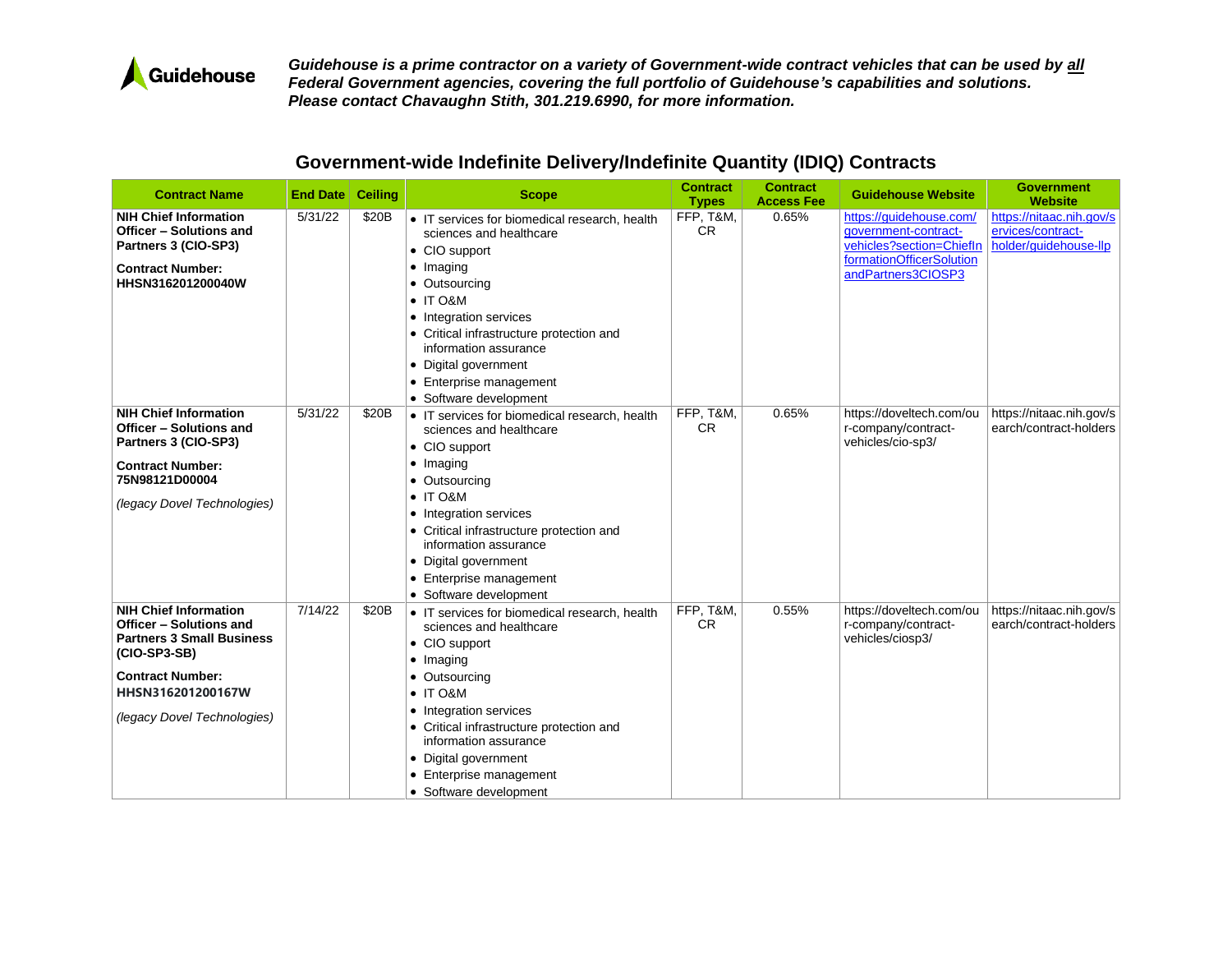

| <b>Contract Name</b>                                                                                                                                                                                                          | <b>End Date</b>   | <b>Ceiling</b> | <b>Scope</b>                                                                                                                                                                                                                                                                                                                                             | <b>Contract</b><br><b>Types</b> | <b>Contract</b><br><b>Access Fee</b> | <b>Guidehouse Website</b>                                                                                              | <b>Government</b><br><b>Website</b>                                     |
|-------------------------------------------------------------------------------------------------------------------------------------------------------------------------------------------------------------------------------|-------------------|----------------|----------------------------------------------------------------------------------------------------------------------------------------------------------------------------------------------------------------------------------------------------------------------------------------------------------------------------------------------------------|---------------------------------|--------------------------------------|------------------------------------------------------------------------------------------------------------------------|-------------------------------------------------------------------------|
| <b>NIH Chief Information</b><br>Officer - Solutions and<br><b>Partners 3 Small Business</b><br>(CIO-SP3-SB)<br><b>Contract Number:</b><br>HHSN316201300006W<br>(legacy Medical Science &<br>Computing)                        | 7/14/22           | \$20B          | • IT services for biomedical research, health<br>sciences and healthcare<br>• CIO support<br>$\bullet$ Imaging<br>Outsourcing<br>$\bullet$<br>IT O&M<br>$\bullet$<br>Integration services<br>$\bullet$<br>• Critical infrastructure protection and<br>information assurance<br>• Digital government<br>• Enterprise management<br>• Software development | FFP, T&M,<br>CR.                | 0.55%                                | https://mscweb.com/our-<br>company/contract-<br>vehicles/cio-sp3-vehicle/                                              | https://nitaac.nih.gov/s<br>earch/contract-holders                      |
| <b>NIH Chief Information</b><br>Officer - Solutions and<br><b>Partners 3 Small Business</b><br>(CIO-SP3-SB)<br><b>Contract Number:</b><br>HHSN316201200111W<br>(legacy Ace Info Solutions)                                    | 7/14/22           | \$20B          | • IT services for biomedical research, health<br>sciences and healthcare<br>• CIO support<br>Imaging<br>$\bullet$<br>Outsourcing<br>$\bullet$ IT O&M<br>Integration services<br>$\bullet$<br>• Critical infrastructure protection and<br>information assurance<br>• Digital government<br>• Enterprise management<br>• Software development              | FFP, T&M,<br>CR.                | 0.55%                                | https://www.aceinfosoluti<br>ons.com/our-<br>company/contract-<br>vehicles/cio-sp3-vehicle/                            | https://nitaac.nih.gov/s<br>earch/contract-holders                      |
| <b>NIH Chief Information</b><br>Officer - Solutions and<br><b>Partners 3 Small Business</b><br>8(a) (CIO-SP3-8a)<br><b>Contract Number:</b><br>HHSN316201200073W<br>(legacy Ace Info Solutions)<br><b>GSA One Acquisition</b> | 6/29/22<br>9/2/24 | \$20B<br>None  | • IT services for biomedical research, health<br>sciences and healthcare<br>• CIO support<br>• Imaging<br>Outsourcing<br>$\bullet$<br>$\bullet$ IT O&M<br>Integration services<br>$\bullet$<br>• Critical infrastructure protection and<br>information assurance<br>Digital government<br>$\bullet$<br>• Enterprise management<br>• Software development | FFP, T&M,<br>CR.<br>FFP. T&M    | 0.55%<br>$0.1\% - 0.75\%$            | https://www.aceinfosoluti<br>ons.com/our-<br>company/contract-<br>vehicles/cio-sp3-vehicle/<br>https://auidehouse.com/ | https://nitaac.nih.gov/s<br>earch/contract-holders<br>www.gsa.gov/oasis |
| <b>Solution for Integrated</b><br>Services (OASIS) - Pool 2<br><b>Contract Number:</b>                                                                                                                                        |                   |                | • Financial Services<br>• Program Management Services<br>• Management Consulting Services<br>• Logistics Services                                                                                                                                                                                                                                        | CR.                             |                                      | qovernment-contract-<br>vehicles?section=OneAc                                                                         |                                                                         |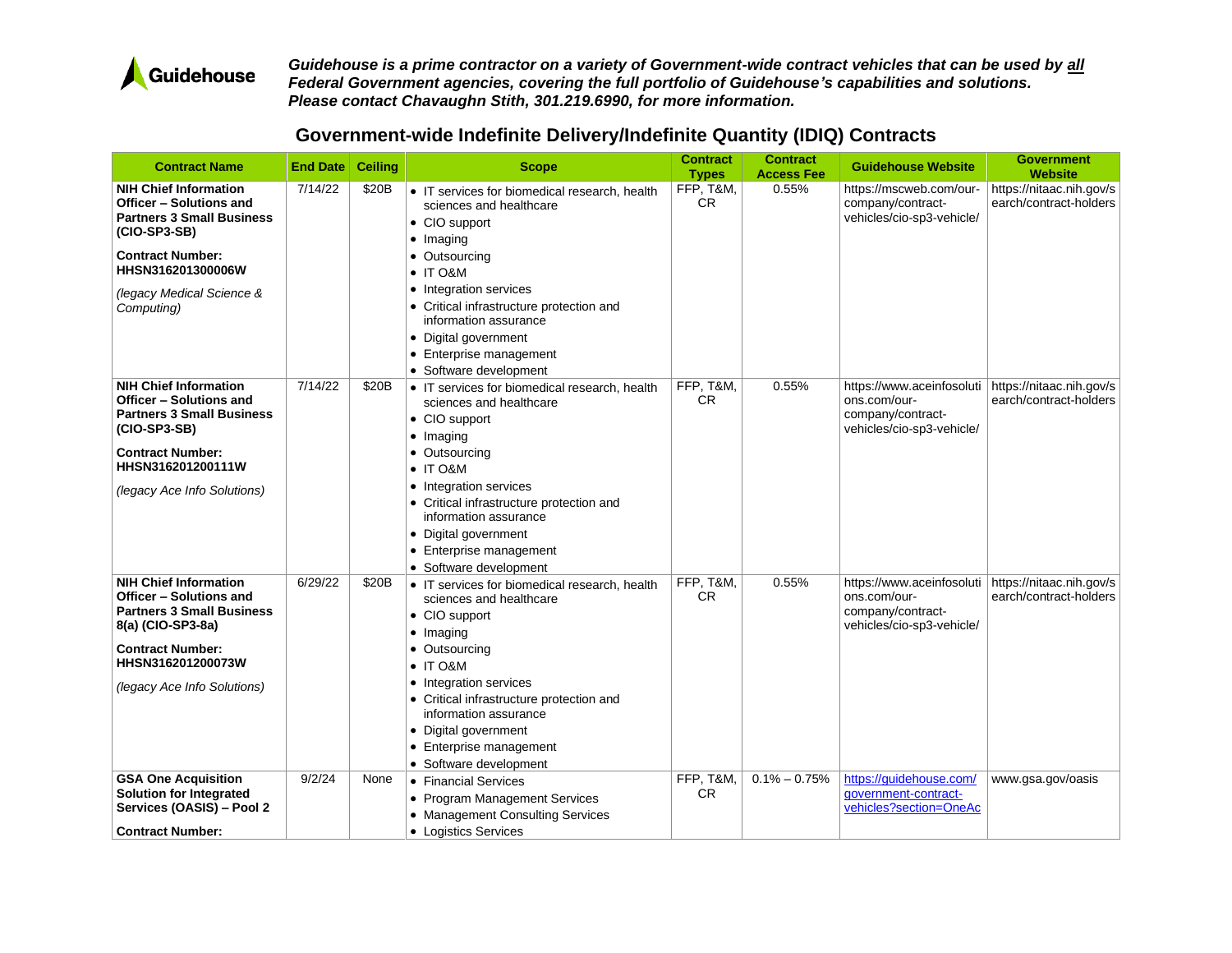

| <b>Contract Name</b>                                                                                                                  | End Date   Ceiling |      | <b>Scope</b>                                                                                                                                                                                                                                                                                                                                                                                                                                                                                                                                                                                                                                                                                                                                                                                                                                                                                                                                                                                         | <b>Contract</b><br><b>Types</b> | <b>Contract</b><br><b>Access Fee</b> | <b>Guidehouse Website</b>                                                                                                    | <b>Government</b><br><b>Website</b>                                                                                                                                                                                                                                     |
|---------------------------------------------------------------------------------------------------------------------------------------|--------------------|------|------------------------------------------------------------------------------------------------------------------------------------------------------------------------------------------------------------------------------------------------------------------------------------------------------------------------------------------------------------------------------------------------------------------------------------------------------------------------------------------------------------------------------------------------------------------------------------------------------------------------------------------------------------------------------------------------------------------------------------------------------------------------------------------------------------------------------------------------------------------------------------------------------------------------------------------------------------------------------------------------------|---------------------------------|--------------------------------------|------------------------------------------------------------------------------------------------------------------------------|-------------------------------------------------------------------------------------------------------------------------------------------------------------------------------------------------------------------------------------------------------------------------|
| GS00Q14OADU216                                                                                                                        |                    |      | • Engineering Services                                                                                                                                                                                                                                                                                                                                                                                                                                                                                                                                                                                                                                                                                                                                                                                                                                                                                                                                                                               |                                 |                                      | quisitionSolutionforIntegr                                                                                                   |                                                                                                                                                                                                                                                                         |
|                                                                                                                                       |                    |      | • Scientific Services                                                                                                                                                                                                                                                                                                                                                                                                                                                                                                                                                                                                                                                                                                                                                                                                                                                                                                                                                                                |                                 |                                      | atedServicesOASIS                                                                                                            |                                                                                                                                                                                                                                                                         |
| <b>GSA One Acquisition</b><br><b>Solution for Integrated</b><br>Services (OASIS) - Pool 4<br><b>Contract Number:</b><br>47QRAD20DU440 | 9/2/24             | None | • 541713 - Research and Development in<br>Nanotechnology<br>• 541714 - Research and Development in<br>Biotechnology (except Nanotechnology<br>• 541715 - Research and Development in the<br>Physical, Engineering and Life Sciences<br>(except Biotechnology and<br>Nanotechnology)                                                                                                                                                                                                                                                                                                                                                                                                                                                                                                                                                                                                                                                                                                                  | FFP, T&M,<br><b>CR</b>          | $0.1\% - 0.75\%$                     | https://guidehouse.com/<br>qovernment-contract-<br>vehicles?section=OneAc<br>quisitionSolutionforIntegr<br>atedServicesOASIS | www.gsa.gov/oasis                                                                                                                                                                                                                                                       |
| <b>GSA One Acquisition</b><br><b>Solution for Integrated</b><br>Services (OASIS) - Pool 1                                             | 9/2/24             | None | • 541330 Engineering Services<br>• 541360 Geophysical Surveying and                                                                                                                                                                                                                                                                                                                                                                                                                                                                                                                                                                                                                                                                                                                                                                                                                                                                                                                                  | FFP, T&M,<br><b>CR</b>          | $0.1\% - 0.75\%$                     | https://www.aceinfosoluti<br>ons.com/our-<br>company/contract-                                                               | https://www.gsa.gov/b<br>uving-<br>selling/products-                                                                                                                                                                                                                    |
| <b>Contract Number:</b><br>GS00Q14OADU136<br>(legacy Ace Info Solutions)                                                              |                    |      | <b>Mapping Services</b><br>• 541370 Surveying And Mapping (Except<br>Geophysical) Services<br>• 541380 Testing Laboratories<br>• 541611 Administrative Management and<br><b>General Management Consulting Services</b><br>• 541612 Human Resources Consulting<br>Services (2007), Human Resources and<br>Executive<br>• Search Consulting Services (2002)<br>• 541613 Marketing Consulting Services<br>• 541614 Process, Physical Distribution, and<br><b>Logistics Consulting Services</b><br>• 541618 Other Management Consulting<br>Services<br>• 541620 Environmental Consulting Services<br>• 541690 Other Scientific and Technical<br><b>Consulting Services</b><br>• 541810 Advertising Agencies<br>• 541820 Public Relations Agencies<br>• 541830 Media Buying Agencies<br>• 541840 Media Representatives<br>• 541850 Outdoor Advertising<br>• 541860 Direct Mail Advertising<br>• 541870 Advertising Material Distribution<br>Services<br>• 541890 Other Services Related to<br>Advertising |                                 |                                      | vehicles/oasis/                                                                                                              | services/professional-<br>services/buy-<br>services/oasis-and-<br>oasis-small-business<br>https://www.gsaelibrar<br>y.gsa.gov/ElibMain/co<br>ntractorInfo.do?contra<br>ctNumber=GS00Q14<br>OADU136&contractor<br>Name=ACE+INFO+S<br>OLUTIONS%2C+LLC<br>&executeQuery=NO |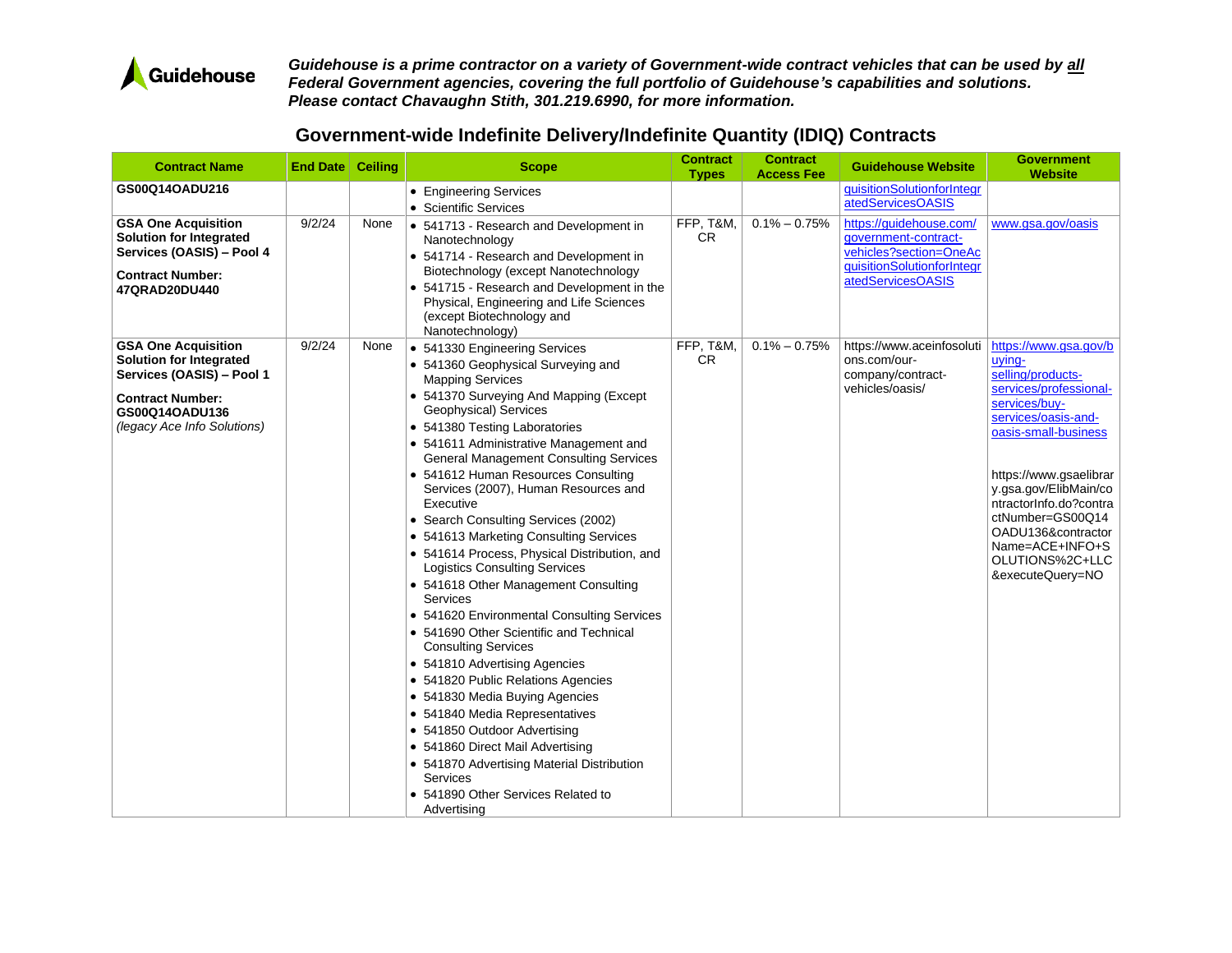

| <b>Contract Name</b>                                                                                                                                                                                                | <b>End Date   Ceiling</b>        |       | <b>Scope</b>                                                                                                                                                                                                                                                                                                                                                                                                                                                                                                                                                                                  | <b>Contract</b><br><b>Types</b> | <b>Contract</b><br><b>Access Fee</b> | <b>Guidehouse Website</b>                                                                          | <b>Government</b><br><b>Website</b>                                                                                                                                                                                                                                                                                                                                   |
|---------------------------------------------------------------------------------------------------------------------------------------------------------------------------------------------------------------------|----------------------------------|-------|-----------------------------------------------------------------------------------------------------------------------------------------------------------------------------------------------------------------------------------------------------------------------------------------------------------------------------------------------------------------------------------------------------------------------------------------------------------------------------------------------------------------------------------------------------------------------------------------------|---------------------------------|--------------------------------------|----------------------------------------------------------------------------------------------------|-----------------------------------------------------------------------------------------------------------------------------------------------------------------------------------------------------------------------------------------------------------------------------------------------------------------------------------------------------------------------|
|                                                                                                                                                                                                                     |                                  |       | • 541910 Marketing Research and Public<br><b>Opinion Polling</b><br>· 541990 All Other Professional, Scientific,<br>and Technical Services                                                                                                                                                                                                                                                                                                                                                                                                                                                    |                                 |                                      |                                                                                                    |                                                                                                                                                                                                                                                                                                                                                                       |
| <b>GSA Alliant 2</b><br><b>Contract No:</b><br>47QTCK18D0024<br>(legacy Ace Info Solutions)                                                                                                                         | 6/30/28                          | \$50B | • Service Access Delivery<br>• Service Platform and Infrastructure<br>• Component Framework<br>• Service Interface and Integration<br>• Customer Service<br>• Process Automation<br>• Business Management<br>• Business Asset Services<br><b>Business Analytical Services</b><br>• Back Office Services<br>• Support Services (Security, Systems, and<br>Forms Management, Communications)<br>• DoDEA Mission Area Support<br>• Controls and Oversight<br>• Risk Management and Mitigation<br>• Regulatory Development<br>• Planning and Resource Allocation<br>• System and Network Controls | FFP, T&M,<br>CR.                | 0.75%                                | https://www.aceinfosoluti<br>ons.com/our-<br>company/contract-<br>vehicles/the-alliant-2-<br>gwac/ | https://www.gsa.gov/t<br>echnology/technology<br>-purchasing-<br>programs/government<br>wide-acquisition-<br>contracts/alliant-2-<br>qovernmentwide-<br>acquisition-contract-<br>gwac<br>https://www.gsaelibrar<br>y.gsa.gov/ElibMain/co<br>ntractorInfo.do?contra<br>ctNumber=47QTCK18<br>D0024&contractorNa<br>me=ACE+INFO+SOL<br>UTIONS%2C+LLC&e<br>xecuteQuery=NO |
| <b>GSA 8a Streamlined</b><br><b>Technology Acquisition</b><br><b>Resource for Services</b><br>(STARS) III<br><b>Contract No:</b><br>47QTCB21D0071<br>(IT Objects-Dovel<br><b>Technologies Joint Venture</b><br>LLC) | 7/1/26<br>(options<br>to 7/1/29) | \$50B | • Data Management<br>• Information and Communications<br>Technology<br>• IT Operations & Maintenance<br>• IT Security / IT Workforce Augmentation<br>• Software Development<br>• Systems Design<br>• New & Emerging IT Services and<br>Technologies                                                                                                                                                                                                                                                                                                                                           | FFP, T&M                        | 0.75%                                | https://itobjects-<br>dovel.com/                                                                   | https://www.gsa.gov/t<br>echnology/technology<br>-purchasing-<br>programs/government<br>wide-acquisition-<br>contracts/8a-stars-iii<br>https://www.gsaelibrar<br>y.gsa.gov/ElibMain/co<br>ntractorInfo.do?contra<br>ctNumber=47QTCB21<br>D0071&contractorNa<br>me=IT+OBJECTS-<br>DOVEL+TECHNOLO<br>GIES+JOINT+VENTU<br>RE+LLC&executeQue<br>$ry = YES$                |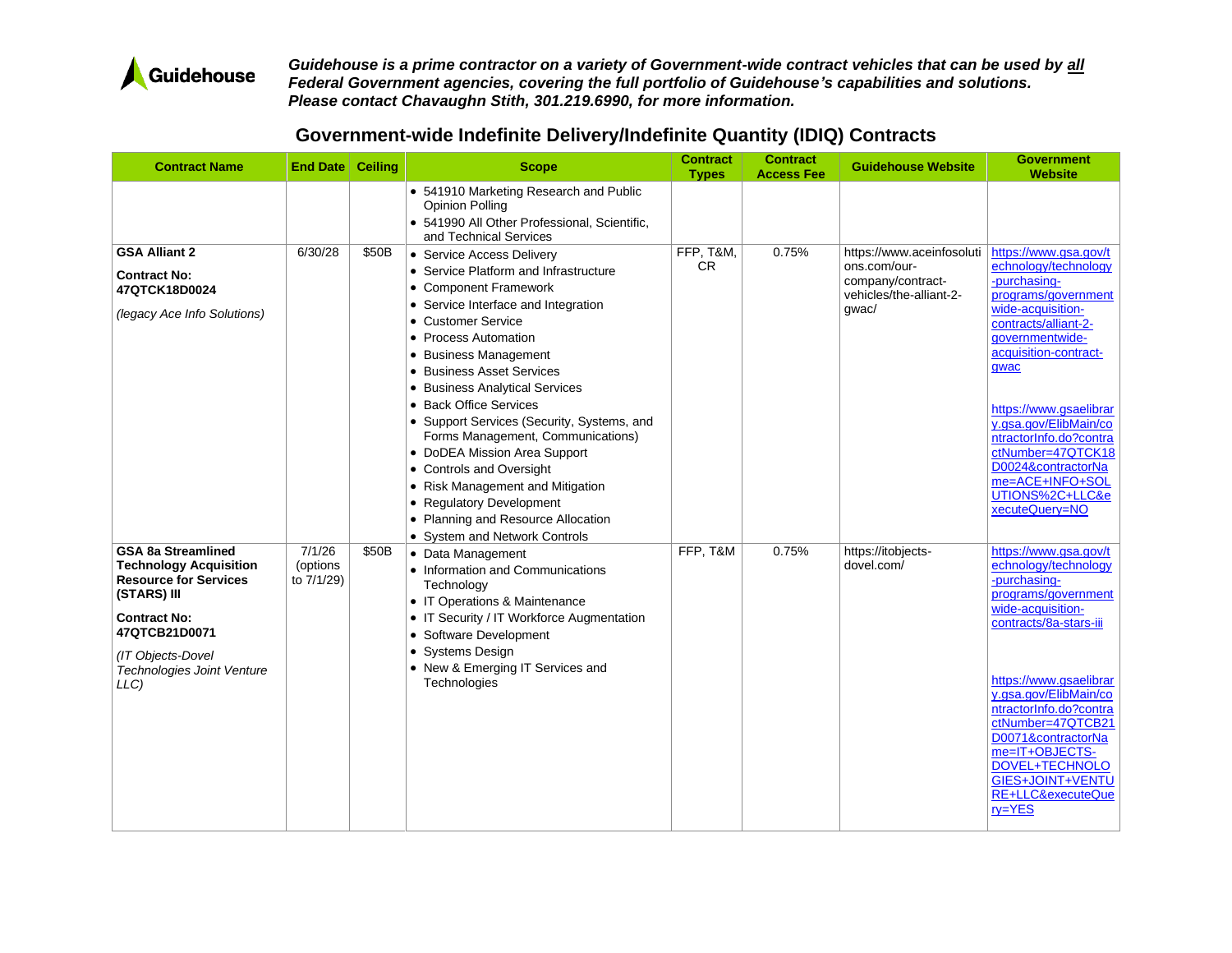

| <b>Contract Name</b>                                                                                                                            | <b>End Date Ceiling</b>          |                                         | <b>Scope</b>                                                                                                                                                                                                                                                                                                                                                                                                                                                                                                                                                                                                                                                                                                                                                                                                  | <b>Contract</b><br><b>Types</b> | <b>Contract</b><br><b>Access Fee</b>                                                                                   | <b>Guidehouse Website</b>                                                                                         | <b>Government</b><br><b>Website</b>                                                                                                                                      |
|-------------------------------------------------------------------------------------------------------------------------------------------------|----------------------------------|-----------------------------------------|---------------------------------------------------------------------------------------------------------------------------------------------------------------------------------------------------------------------------------------------------------------------------------------------------------------------------------------------------------------------------------------------------------------------------------------------------------------------------------------------------------------------------------------------------------------------------------------------------------------------------------------------------------------------------------------------------------------------------------------------------------------------------------------------------------------|---------------------------------|------------------------------------------------------------------------------------------------------------------------|-------------------------------------------------------------------------------------------------------------------|--------------------------------------------------------------------------------------------------------------------------------------------------------------------------|
| <b>Human Capital and Training</b><br><b>Solutions (HCaTS)</b><br><b>Contract Numbers:</b><br>GS02Q16DCR0027 (Pool 1)<br>GS02Q16DCR0064 (Pool 2) | 9/25/26                          | Pool 1:<br>\$3.45B<br>Pool 2:<br>\$2.3B | • Customized Training and Development<br><b>Services</b><br>• Customized Human Capital Strategy<br><b>Services</b><br>• Customized Organizational Performance<br>Improvement                                                                                                                                                                                                                                                                                                                                                                                                                                                                                                                                                                                                                                  | FFP, T&M,<br><b>CR</b>          | 0.75%                                                                                                                  | https://quidehouse.com/<br>qovernment-contract-<br>vehicles?section=Huma<br>nCapitalandTrainingSolu<br>tionsHCaTS | www.gsa.gov/hcats                                                                                                                                                        |
| <b>HHS Program Support</b><br>Center (PSC) IDIQ<br><b>Contract Number:</b><br>HHSP2332015000037I                                                | 3/15/25                          | \$500M                                  | • Policy Assessments/Analysis<br>• Program Assessments<br>• Evaluation Design Efforts, Evaluations and<br>Data Collection<br>• Performance Measurements<br>• Technical Assistance/Expertise Data<br>Analysis<br>• Auxiliary/Support Services                                                                                                                                                                                                                                                                                                                                                                                                                                                                                                                                                                  | FFP, T&M,<br><b>CR</b>          | <b>Negotiated</b><br>Internal: $1.50\%$<br>External: 2.75%<br><b>Streamlined</b><br>Internal: 3.25%<br>External: 3.75% | N/A                                                                                                               | https://psc.gov/acquisi<br>tion-management-<br>services/resources/idi<br>g.pdf                                                                                           |
| <b>GSA MAS Schedule</b><br>00CORP: Professional<br><b>Services Schedule (PSS)</b><br><b>Contract Number:</b><br>GS-00F-045D                     | 1/6/26<br>(options<br>to 1/6/36) | None                                    | • SIN 522310 - Financial Advising, Loan<br>Servicing, and Asset Management Services<br>• SIN 541211 - Auditing Services<br>• SIN 541219 - Budget and Financial<br><b>Management Services</b><br>• SIN 541330ENG - Engineering Services<br>• SIN 541611 - Management and Financial<br>Consulting, Acquisition and Grants<br>Management Support, and Business<br>Program and Project Management Services<br>• SIN 541614SVC - Supply and Value Chain<br>Management<br>• SIN 541990RISK - Risk Assessment and<br><b>Mitigation Services</b><br>• SIN 561210FS - Facilities Support Services<br>• SIN 611430 - Professional and<br>Management Development Training<br>• SIN 54151S - Information Technology<br><b>Professional Services</b><br>• SIN 54151HACS - Highly Adaptive<br><b>Cybersecurity Services</b> | T&M. FFP                        | 0.75%                                                                                                                  | https://auidehouse.com/<br>qovernment-contract-<br>vehicles?section=GSAS<br>chedules                              | https://www.gsaelibrar<br>y.gsa.gov/ElibMain/co<br>ntractorInfo.do?contra<br>ctNumber=GS-00F-<br>045DA&contractorNa<br>me=GUIDEHOUSE+L<br>LP&executeQuery=Y<br><b>ES</b> |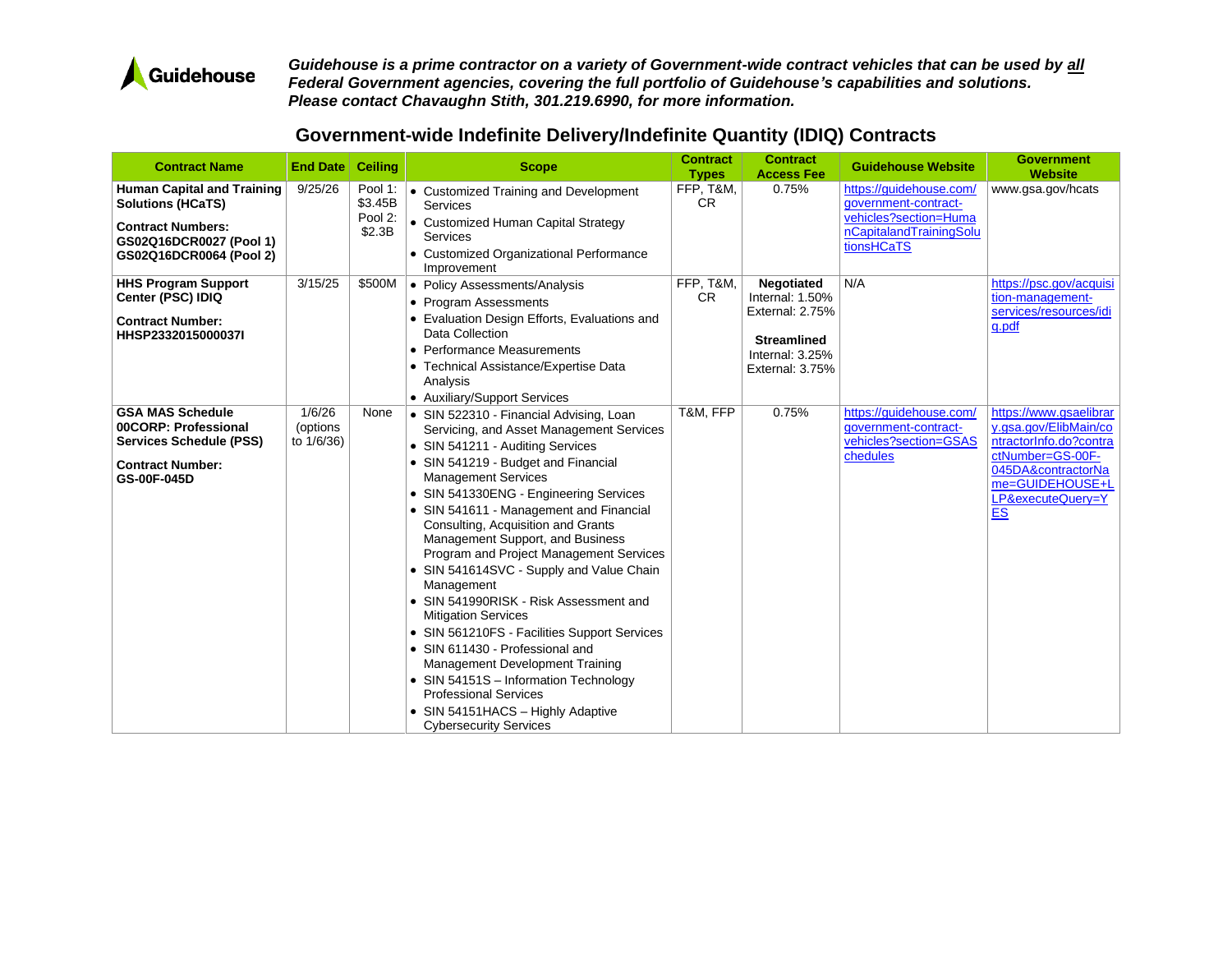

| <b>Contract Name</b>                                                                                                                                                                                                                              | End Date                             | Ceiling | <b>Scope</b>                                                                                                                                                                                                                                                                                                   | <b>Contract</b><br><b>Types</b> | <b>Contract</b><br><b>Access Fee</b> | <b>Guidehouse Website</b>                                                                                                                                                                             | <b>Government</b><br><b>Website</b>                                                                                                                                                         |
|---------------------------------------------------------------------------------------------------------------------------------------------------------------------------------------------------------------------------------------------------|--------------------------------------|---------|----------------------------------------------------------------------------------------------------------------------------------------------------------------------------------------------------------------------------------------------------------------------------------------------------------------|---------------------------------|--------------------------------------|-------------------------------------------------------------------------------------------------------------------------------------------------------------------------------------------------------|---------------------------------------------------------------------------------------------------------------------------------------------------------------------------------------------|
| <b>GSA MAS Schedule</b><br>00CORP: Professional<br><b>Services Schedule (PSS)</b><br><b>Contract Number:</b><br>GS-10F-039AA<br>(legacy Medical Science &<br>Computing)                                                                           | 11/7/22<br>(options<br>to<br>11/2/32 | None    | • 54151S: IT Professional Services<br>• 541611: Management and Financial<br>Consulting, Acquisition and Grants<br>Management Support, and Business<br>Program and Project Management Services<br>• 611430: Professional and Management<br><b>Development Training Services</b><br>• OLM: Order-Level Materials | T&M, FFP                        | 0.75%                                | https://www.gsaelibrary.<br>gsa.gov/ElibMain/contra<br>ctorInfo.do?contractNum<br>$ber = GS - 10F -$<br>039AA&contractorName<br>$=$ MEDICAL+SCIENCE+<br>%26+COMPUTING%2C<br>+LLC&executeQuery=Y<br>ES | https://www.gsaelibrar<br>y.gsa.gov/ElibMain/co<br>ntractorInfo.do?contra<br>ctNumber=GS-10F-<br>039AA&contractorNa<br>me=MEDICAL+SCIE<br>NCE+%26+COMPUTI<br>NG%2C+LLC&execut<br>eQuery=YES |
| <b>GSA MAS Schedule 70:</b><br><b>General Purpose</b><br><b>Commercial Information</b><br><b>Technology (IT) Equipment,</b><br><b>Software and Services</b><br><b>Contract Number:</b><br>GS-35F-0263P                                            | 2/8/24                               | None    | • SIN 54151S - Information Technology<br><b>Professional Services</b><br>• SIN 54151HACS - Highly Adaptive<br><b>Cybersecurity Services</b><br>• SIN OLM - Order Level Materials                                                                                                                               | T&M, FFP                        | 0.75%                                | N/A                                                                                                                                                                                                   | https://www.gsaadvan<br>tage.gov/ref_text/GS3<br>5F0263P/0VP8B2.3R<br>FL9T GS-35F-<br>0263P_GS35F0263P<br>PRICELISTIT70.PDF                                                                 |
| <b>GSA MAS Schedule 70:</b><br><b>General Purpose</b><br><b>Commercial Information</b><br><b>Technology (IT) Equipment,</b><br><b>Software and Services</b><br><b>Contract Number:</b><br>GS-35F-0373X<br>(legacy Medical Science &<br>Computing) | 5/4/26<br>(options<br>to 5/4/31)     | None    | • 54151S: IT Professional Services<br>• 541 HEAL: Health IT Services<br>• OLM: Order-Level Materials                                                                                                                                                                                                           | T&M, FFP                        | 0.75%                                | https://www.gsaelibrary.<br>gsa.gov/ElibMain/contra<br>ctorInfo.do?contractNum<br>ber=GS-10F-<br>039AA&contractorName<br>$=MEDICAL+SCIENCE+$<br>%26+COMPUTING%2C<br>+LLC&executeQuery=Y<br><b>ES</b>  | https://www.gsaelibrar<br>y.gsa.gov/ElibMain/co<br>ntractorInfo.do?contra<br>ctNumber=GS-10F-<br>039AA&contractorNa<br>me=MEDICAL+SCIE<br>NCE+%26+COMPUTI<br>NG%2C+LLC&execut<br>eQuery=YES |
| <b>GSA MAS Schedule 70:</b><br><b>General Purpose</b><br><b>Commercial Information</b><br><b>Technology (IT) Equipment,</b><br><b>Software and Services</b><br><b>Contract Number:</b><br>47QTCA20D00D3<br>(legacy Dovel)                         | 7/28/25<br>(options<br>to<br>7/28/40 | None    | • 54151S: IT Professional Services<br>• 54151HEAL: Health IT Services<br>• OLM: Order-Level Materials                                                                                                                                                                                                          | T&M, FFP                        | 0.75%                                | https://www.gsaelibrary.<br>gsa.gov/ElibMain/contra<br>ctorInfo.do?contractNum<br>ber=47QTCA20D00D3&<br>contractorName=DOVEL<br>+TECHNOLOGIES%2C<br>+LLC&executeQuery=Y<br>ES                         | https://www.gsaelibrar<br>y.gsa.gov/ElibMain/co<br>ntractorInfo.do?contra<br>ctNumber=47QTCA20<br>D00D3&contractorNa<br>me=DOVEL+TECHN<br>OLOGIES%2C+LLC&<br>executeQuery=YES               |
| <b>GSA MAS Schedule 70:</b><br><b>General Purpose</b><br><b>Commercial Information</b><br>Technology (IT) Equipment,<br><b>Software and Services</b><br><b>Contract Number:</b>                                                                   | 8/6/24<br>(options<br>to 8/6/39)     | None    | • 54151S: IT Professional Services<br>• 518210C: Cloud Computing & Cloud<br><b>Related IT Professional Services</b><br>• OLM: Order-Level Materials                                                                                                                                                            | T&M, FFP                        | 0.75%                                | https://www.gsaelibrary.<br>gsa.gov/ElibMain/contra<br>ctorInfo.do?contractNum<br>ber=47QTCA19D00GU&<br>contractorName=ACE+I<br>NFO+SOLUTIONS%2C                                                      | https://www.gsaelibrar<br>y.gsa.gov/ElibMain/co<br>ntractorInfo.do?contra<br>ctNumber=47QTCA19<br>D00GU&contractorNa<br>me=ACE+INFO+SOL                                                     |